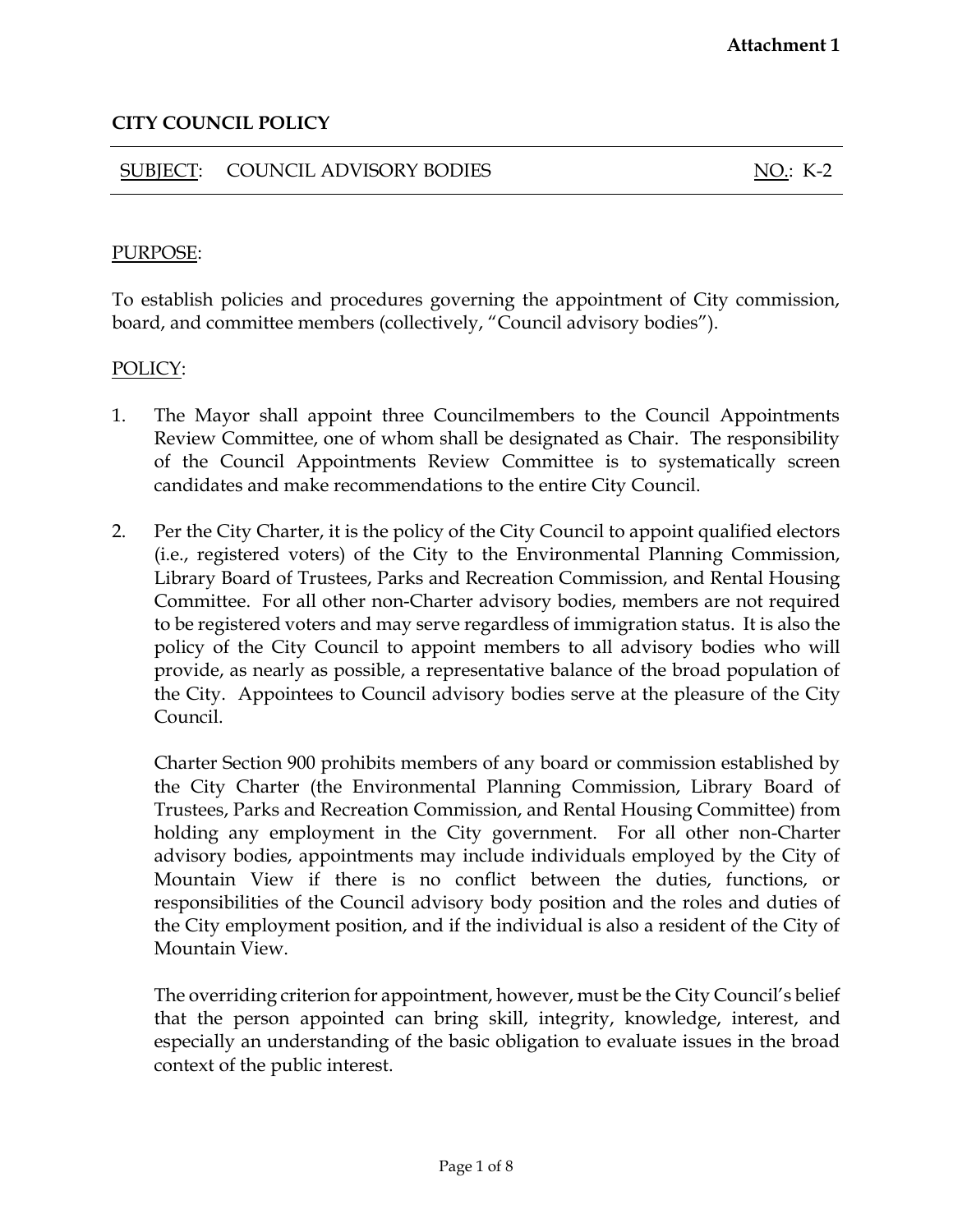# SUBJECT: COUNCIL ADVISORY BODIES NO.: K-2

Appointed persons shall be limited to two consecutive terms prior to reappointment on a given advisory body with the exception of the Downtown Committee. However, where the City Council expressly determines it to be in the best interest of the community or in the event an insufficient number of new applications are received, the City Council may reappoint beyond this limit.

- 3. A person appointed to an advisory body can only serve on one advisory body at a time. Unless appointed to an unexpired term of less than two years caused by resignation or other such vacancy, the term of office for each advisory body member shall normally be four years or until a successor is appointed and shall, where possible, commence on the first day of January.
- 4. The City Clerk shall provide application forms and shall maintain a composite listing of all applications on file which have been received. The names of applicants on file in the City Clerk's Office shall be available to the public. An application may be submitted at any time, but must be renewed every year.
- 5. Persons being considered for appointment (or reappointment) must be interviewed at least once to qualify for appointment.
- 6. Each Council advisory body shall adopt an annual schedule of meetings each year.

## PROCEDURES:

- 1. Appointments/Reappointments
	- a. Five months prior to term expirations, the City Clerk shall poll all incumbents eligible for reappointment regarding their interest in being reappointed.
		- (1) Incumbents must update their applications.
		- (2) In NO case shall automatic reappointment of an incumbent be assumed.
		- (3) The Council Appointments Review Committee will consider the actual performance, contribution, and record of incumbents in determining whether the person should be reappointed.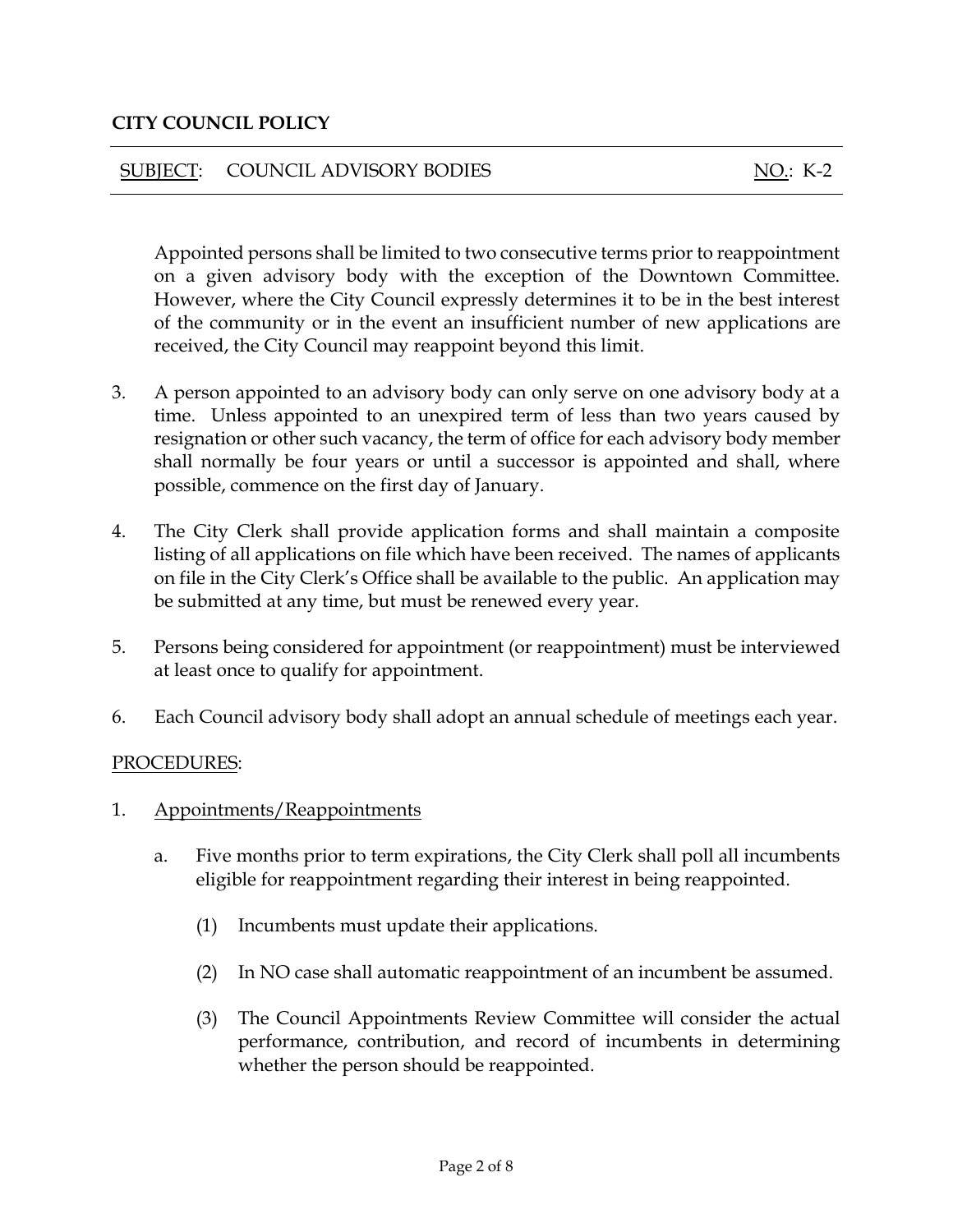### SUBJECT: COUNCIL ADVISORY BODIES NO.: K-2

- (4) The City Clerk will provide the Council Appointments Review Committee Chair with a listing of all eligible incumbents interested in being appointed.
- b. Four months prior to term expirations, the City Clerk shall, in coordination with the Council Appointments Review Committee Chair, be responsible for ensuring that there is suitable advertisement of upcoming appointments. This shall include appropriate display ads in local newspapers, as well as other special ads where possible, including a suitable ad (e.g., one-half page in *The View*) providing informative descriptions of the various advisory bodies, their responsibilities, etc.; and other possible methods, such as cable television announcements, a special, reusable television production on commission membership, etc.

Additionally, the City Clerk shall send all current applicants a new application form and a brief synopsis of this City Council Policy. In the event an insufficient number of new applications for Council advisory body vacancy(ies) or seats with expiring term(s) are not received by the end of the advertised application period, the City Clerk shall provide an application form to incumbents serving a second term.

c. Three months prior to term expirations, the City Clerk shall provide the Council Appointments Review Committee with copies of applications received for all advisory body openings.

Additionally, the City Clerk shall coordinate with the Council Appointments Review Committee Chair to schedule interviews with all applicants for each advisory body opening.

d. Two to three months prior to term expirations, or when a vacancy occurs, the Council Appointments Review Committee shall interview all applicants, with the exception of the Environmental Planning Commission, Rental Housing Committee, and Public Safety Advisory Board applicants, which will be interviewed by the entire City Council. At the conclusion of the interviews, the City Council shall determine their appointment recommendations and take final action at its next Regular Meeting.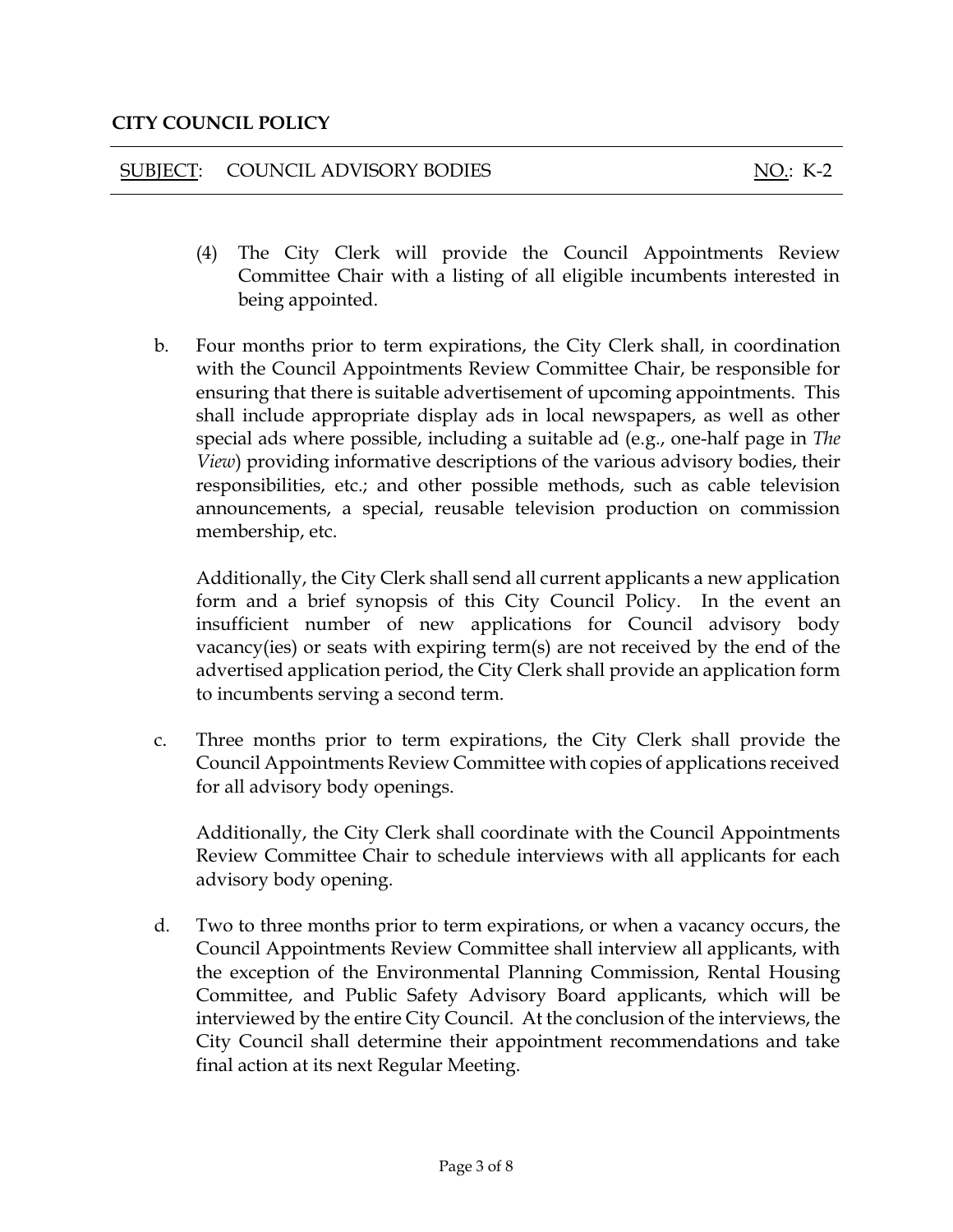### SUBJECT: COUNCIL ADVISORY BODIES NO.: K-2

At the conclusion of the interviews, the Council Appointments Review Committee shall determine its appointment recommendations. The Appointments Review Committee (or City Council for Environmental Planning Commission, Rental Housing Committee, and Public Safety Advisory Board appointments) may appoint alternates to fill vacancies, for any reason, for unexpired terms.

In the event an insufficient number of applications are received for a Council advisory body with expiring terms, an incumbent may be recommended for appointment by the Council Appointments Review Committee without being interviewed again. If a majority of the Council Appointments Review Committee determines that a sufficient number of or cross-section of suitable applicants was not available to be considered, no recommendation need be made. In this case, the opening(s) shall be readvertised and recommended qualified appointments forwarded to the City Council at the earliest possible date.

e. The Council Appointments Review Committee shall make a written recommendation to the City Council at a City Council meeting preceding term expirations, or when a vacancy occurs, at which time appointments shall be made.

In the event of delay or other inability to make a prompt appointment, the departing incumbent may, unless otherwise directed by the City Council, continue to serve until replaced.

- f. Upon City Council adoption of the resolution of appointment, the Council Appointments Review Committee Chair shall notify each appointee in writing and include a statement concerning the legal requirements that the appointee must meet. A copy of the notice of appointment shall be sent to the staff liaison of the appropriate advisory body.
- g. All persons appointed to an advisory body must take either the loyalty oath required by the State Constitution as set forth in Attachment A or, if they are not a U.S. citizen, the alternative oath in Attachment B. The City Clerk shall administer and file the oath of office and determine that all other legal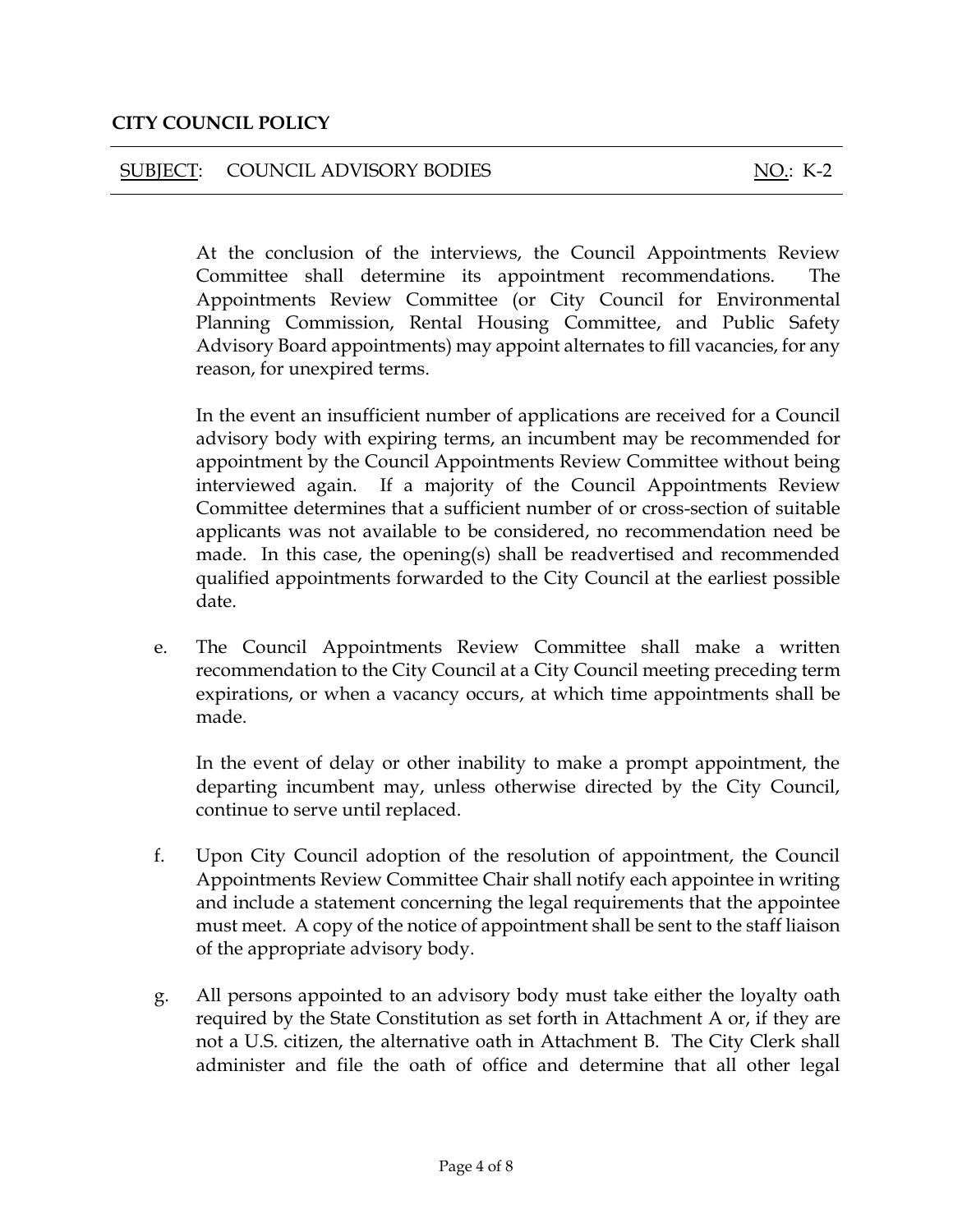#### SUBJECT: COUNCIL ADVISORY BODIES NO.: K-2

requirements have been met and shall then notify the staff liaison of the advisory body that the appointee is ready to act in official capacity.

#### 2. Selection Process

- a. Interviews conducted by the City Council and interviews conducted by the Council Appointments Review Committee shall be performed within equal time limits for each candidate.
- b. Core interview questions shall be selected by the interviewing body.
- c. Candidates will be asked the same question all at once in a panel format, with answers provided in turn by each candidate in a randomized round-robin order. Each question may start and end with a different candidate.
- d. Within the time limits of each interview, the interviewing body may ask a limited number of clarifying questions as a follow-up to a candidate's answers to the core interview questions in the event a candidate's answer was unclear or otherwise not understood. Clarifying questions should not be used to allow a candidate an additional opportunity to expand on the original response.
- e. Each member of the interviewing body shall vote for as many candidates as there are open seats (e.g., if three seats are available, vote for no more than three; if three seats plus one alternate seat are available, vote for no more than four). In the case that a variety of terms are open, the candidate(s) with the highest number of votes shall be granted the longest term(s). In the event there is a tie vote, each member of the interviewing body shall revote for the candidate(s) of their choice and the candidate with the highest number of votes wins. The interviewing body may choose another voting method by majority vote.
- 3. Vacancies
	- a. The staff liaison of each advisory body shall notify the City Clerk promptly in the event that any advisory body member is absent without excuse for three regularly scheduled meetings consecutively or within a calendar quarter.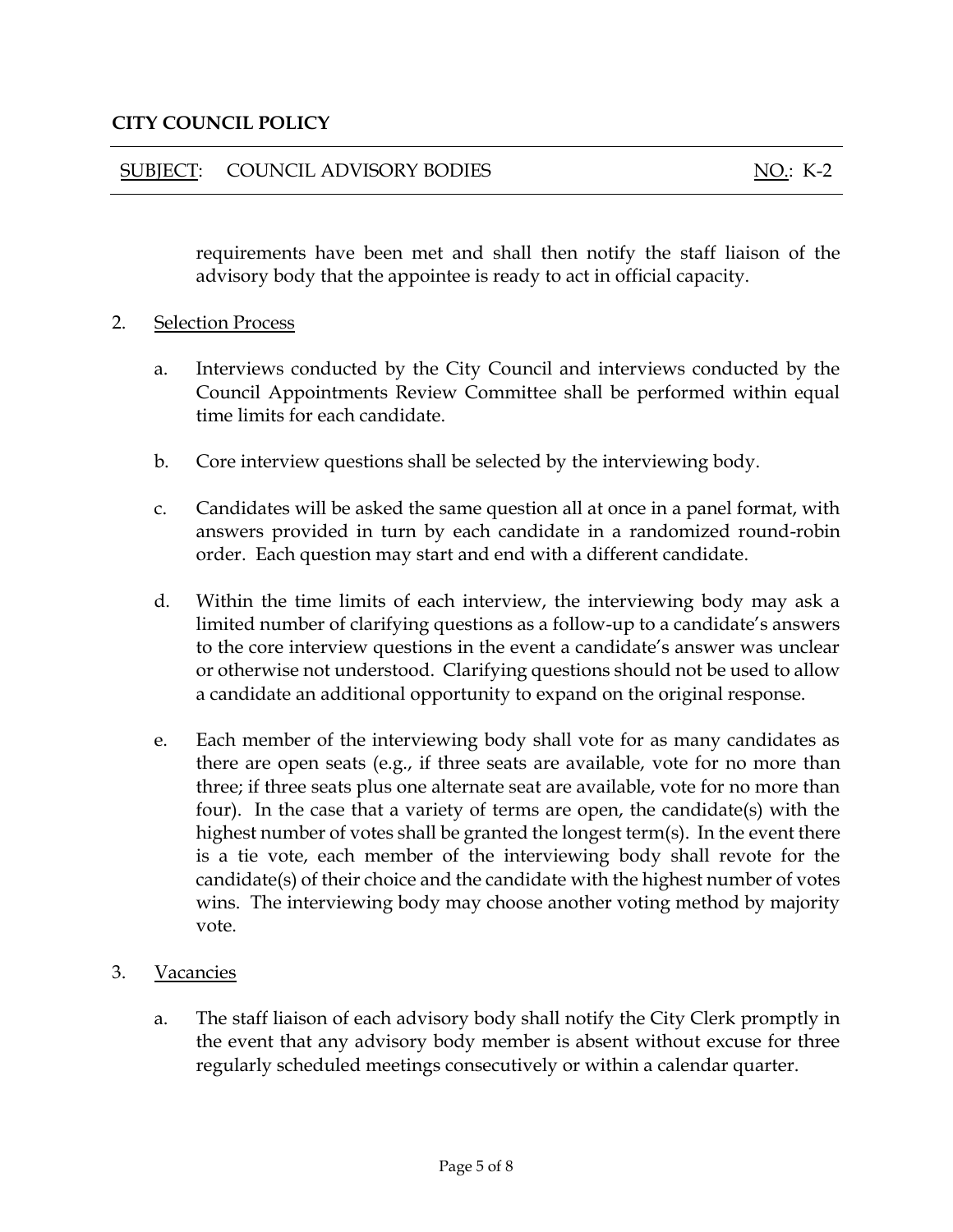## SUBJECT: COUNCIL ADVISORY BODIES NO.: K-2

- b. The City Charter requires an office to become vacant if an advisory body member has been absent from three regular consecutive meetings without a qualified excuse. A qualified excuse occurs if any of the following apply:
	- The advisory body consents to the absence either before, or at the meeting immediately after the absence, for the advisory board member to attend to official duties of the City, including, but not limited to, representing the City at conferences or official functions;
	- The advisory board member is ill;
	- The advisory board member is on family leave for the birth or adoption of a child;
	- The advisory board member is on bereavement leave due to the death of a family member as defined in the City's Personnel Rules and Regulations; or
	- The meeting was not on the advisory board member's formally adopted annual schedule of meetings.
- c. The expectation shall be specified that members are expected to attend all meetings on the adopted annual schedule of meetings.
- d. When an advisory body member knows in advance that the member will be absent from a meeting, the member shall give advance notice to the Chair and/or staff liaison.
- e. The advisory body Chair, in consultation with the staff liaison, shall propose that each absence be defined as "excused" or "unexcused" at the meeting at which the advisory body member is absent. Each advisory body will then determine by general consent (or, failing to achieve general consent, by majority vote) the status of the absence as excused or unexcused and include that record in the meeting minutes.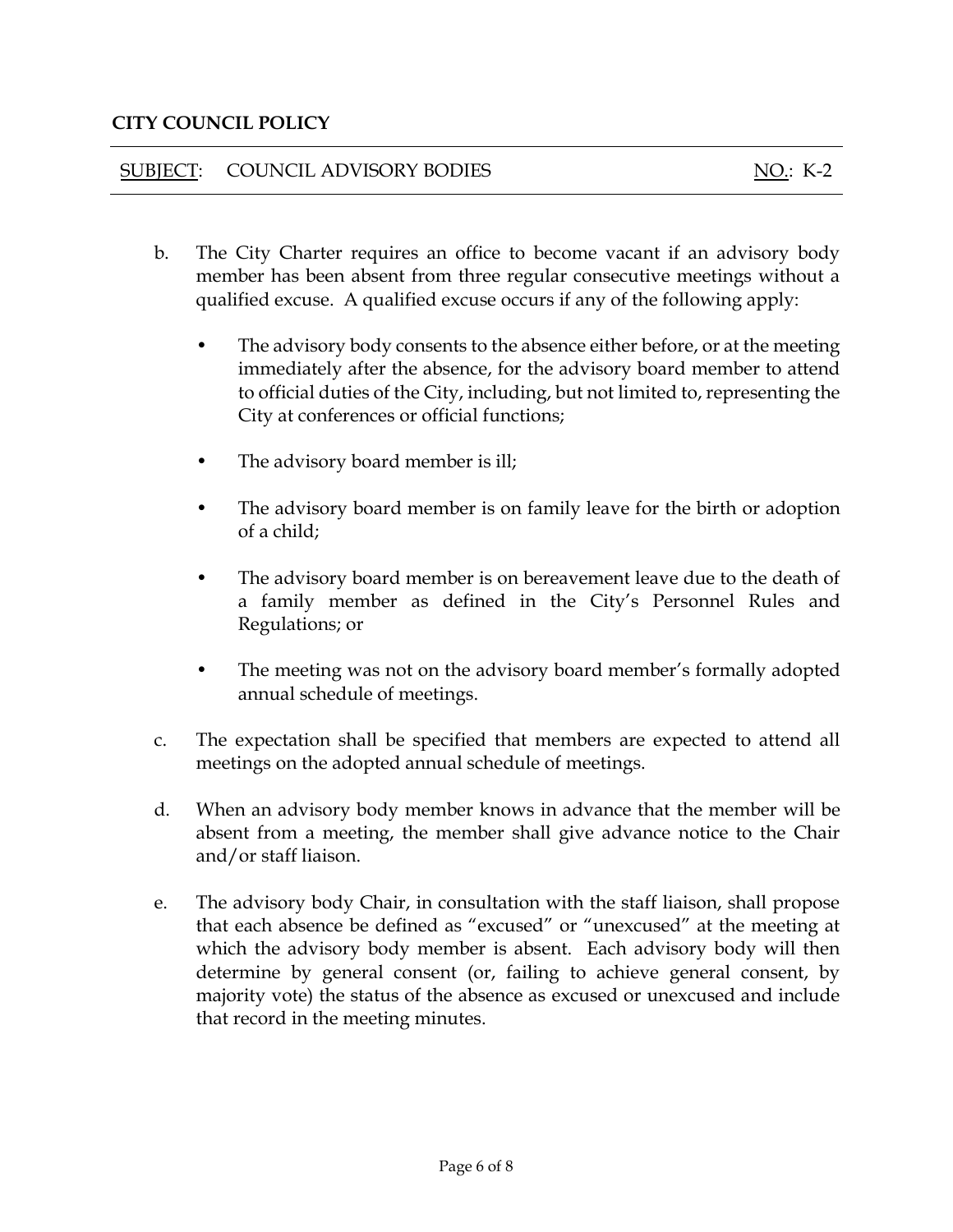### SUBJECT: COUNCIL ADVISORY BODIES NO.: K-2

- f. It shall be specified that failure to inform the chair or the staff liaison of an absence prior to the meeting will result in an unexcused absence, unless extenuating circumstances prevent advance notice.
- g. The City Council will take into consideration attendance records when evaluating the overall performance of advisory body members.
- h. Staff will submit annual attendance reports to the City Council.
- i. In that event or if the advisory body member is convicted of a crime involving moral turpitude or ceases to be eligible, the City Clerk shall notify the City Council, who shall then declare that such office is vacant.
- j. Resignations may be submitted at any time to the City Council, either directly or through the advisory body chair.
- k. Whenever a vacancy occurs for any reason except for the expiration of the term, the City Clerk shall post a special notice of vacancy in the City Clerk's Office and other places as directed by the City Council no earlier than twenty (20) days before or later than twenty (20) days after the occurrence of the vacancy.
- l. Upon notice of the vacancy, the City Clerk's Office shall initiate Steps 1.d and 1.e, leading to a recommendation to the City Council for a successor to such vacancy, and a successor shall be appointed to serve only to the date of the unexpired term pursuant to Section 905 of the City Charter.
- m. Notwithstanding the foregoing, the City Council shall not make a final appointment to an advisory body for at least ten (10) working days after the posting of the notice of vacancy in the City Clerk's Office, City Hall bulletin board, Library bulletin board, and other places as directed by the City Council. However, upon a finding that an emergency exists, the City Council may fill the unscheduled vacancy immediately with a person appointed to serve only on an acting basis until the final appointment to the advisory body is made.